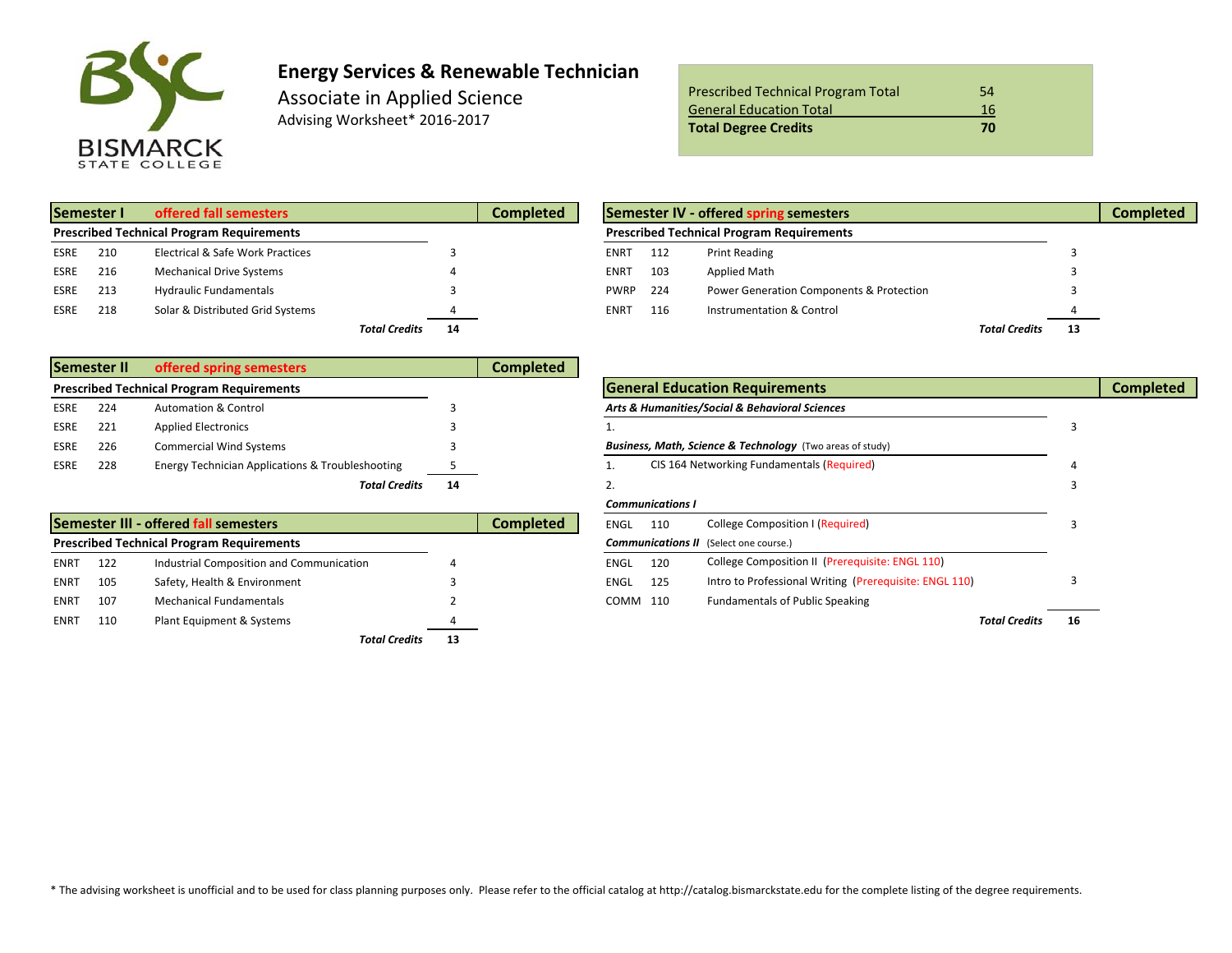| <b>Associate in Applied Science (AAS)</b><br>2016-2017 Catalog                                                                                                                                                                                                                                                                                                                                                                            |                                                                                                                                                                                                                                                                                                                                                                                                          |
|-------------------------------------------------------------------------------------------------------------------------------------------------------------------------------------------------------------------------------------------------------------------------------------------------------------------------------------------------------------------------------------------------------------------------------------------|----------------------------------------------------------------------------------------------------------------------------------------------------------------------------------------------------------------------------------------------------------------------------------------------------------------------------------------------------------------------------------------------------------|
| <b>Degree Checklist</b>                                                                                                                                                                                                                                                                                                                                                                                                                   |                                                                                                                                                                                                                                                                                                                                                                                                          |
| Credits<br>Earned a minimum of 3 credits in ENGL 110<br>Earned a minimum of 3 credits in ENGL 120, ENGL 125 or COMM 110<br>Earned a minimum of 3 credits in Arts & Humanities/Social & Behavioral Science<br>Earned a minimum of 6 credits in Business, Math, Science & Technology<br>Earned prescribed technical program requirements<br>Earned a minimum of 60 credits<br>-Academic Skills Courses (ASC) do not count toward graduation | Earned a minimum of 15 institutional credits (BSC only)<br>Earned a minimum 2.00 institutional GPA (BSC only)<br>Earned a minimum 2.00 cumulative GPA (BSC + Transfer)<br>Earned a minimum 2.00 GPA in a prescribed technical program<br>Cleared all college obligations<br>Declared program of study is Degree-seeking<br>Filed an Application for Degree<br>Legend<br>(*) Course not approved as GERTA |
| <b>General Education Requirements</b>                                                                                                                                                                                                                                                                                                                                                                                                     |                                                                                                                                                                                                                                                                                                                                                                                                          |
| <b>Category I: COMMUNICATIONS</b>                                                                                                                                                                                                                                                                                                                                                                                                         | Completed<br><b>Needed</b>                                                                                                                                                                                                                                                                                                                                                                               |
| <b>Communications I</b><br>(3 Credits) - ENGL 110<br>Gr. Cr.<br><b>College Composition I</b><br>3<br><b>ENGL 110</b><br><b>Transfer Course</b>                                                                                                                                                                                                                                                                                            |                                                                                                                                                                                                                                                                                                                                                                                                          |

## Communications II

|                                                                        | (3 Credits) -ENGL 120, 125, COMM 110 (Select one) |                                      |  |  |  |  |  |  |  |  |
|------------------------------------------------------------------------|---------------------------------------------------|--------------------------------------|--|--|--|--|--|--|--|--|
| Gr. Cr.                                                                |                                                   |                                      |  |  |  |  |  |  |  |  |
|                                                                        | <b>ENGL 120</b>                                   | <b>College Composition II</b>        |  |  |  |  |  |  |  |  |
| $\overbrace{\hspace{27mm}}^{ }$                                        | <b>ENGL 125</b>                                   | Introduction to Professional Writing |  |  |  |  |  |  |  |  |
| $\overline{\phantom{a}}$<br><b>Contract Contract Contract Contract</b> | <b>COMM 110</b>                                   | Fundamentals of Public Speaking      |  |  |  |  |  |  |  |  |
| <b>Transfer Course</b>                                                 |                                                   |                                      |  |  |  |  |  |  |  |  |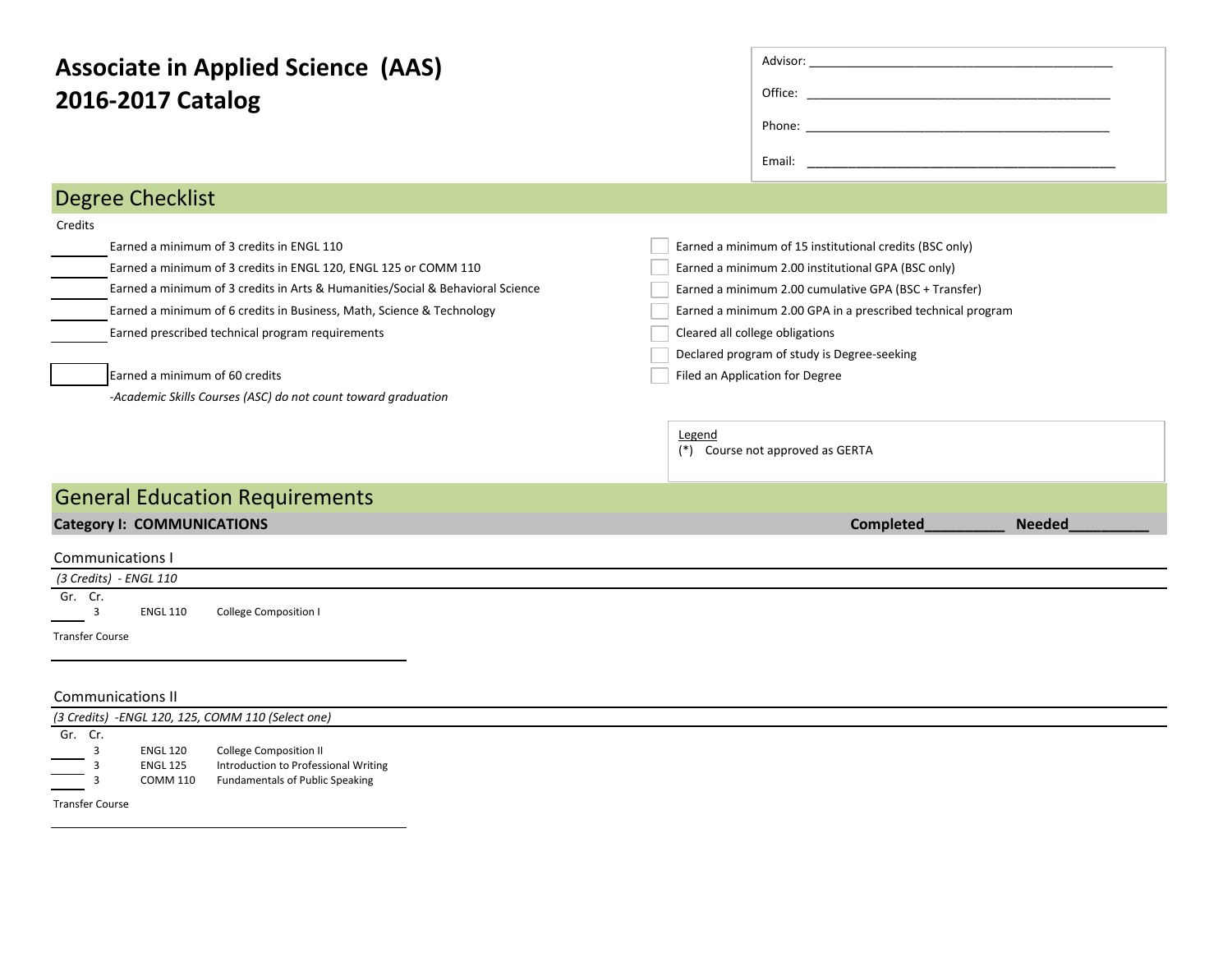## **Category II: ARTS & HUMANITES/SOCIAL & BEHAVIORAL SCIENCES Completed\_\_\_\_\_\_\_\_\_\_ Needed\_\_\_\_\_\_\_\_\_\_** General Education Requirements Continued

| Gr. Cr. |                 |                                     | Gr. Cr.      |                 |                                      | Gr. Cr. |   |                 |                                       |
|---------|-----------------|-------------------------------------|--------------|-----------------|--------------------------------------|---------|---|-----------------|---------------------------------------|
| 3       | <b>ART 110</b>  | Introduction to the Visual Arts     | 3            | <b>HIST 101</b> | Western Civilization I               |         | 3 | <b>POLS 115</b> | American Government                   |
| 3       | <b>ART 122</b>  | <b>Two-Dimensional Design</b>       | 3            | <b>HIST 102</b> | <b>Western Civilization II</b>       |         | 3 | <b>POLS 116</b> | <b>State and Local Government</b>     |
|         | <b>ART 124</b>  | Three-Dimensional Design            | 3            | <b>HIST 103</b> | United States to 1877                |         | 3 | <b>POLS 220</b> | <b>International Politics</b>         |
|         | <b>ART 130</b>  | Drawing I                           |              | <b>HIST 104</b> | United States since 1877             |         |   | <b>PSYC 111</b> | Introduction to Psychology            |
|         | <b>ART 210</b>  | Art History I                       |              | <b>HIST 220</b> | North Dakota History                 |         |   | * PSYC 211      | Introduction to Behavior Modification |
|         | <b>ART 211</b>  | Art History II                      | 3            | <b>HIST 222</b> | History of the Western Frontier      |         | 3 | <b>PSYC 250</b> | Developmental Psychology              |
| 3       | <b>ART 220</b>  | Painting I                          | 3            | <b>HIST 224</b> | American Studies I                   |         | 3 | <b>PSYC 261</b> | Psychology of Adjustment              |
|         | <b>ART 221</b>  | Painting II                         | 3            | <b>HIST 225</b> | American Studies II                  |         | 3 | <b>PSYC 270</b> | Abnormal Psychology                   |
|         | <b>ART 230</b>  | Drawing II                          | $1 - 3$      | <b>HIST 243</b> | <b>Historical Investigations</b>     |         |   | <b>RELS 120</b> | Religion in America                   |
|         | <b>ART 250</b>  | Ceramics I                          | 3            | <b>HUMS 210</b> | <b>Integrated Cultural Studies</b>   |         | 3 | <b>RELS 201</b> | Life and Letters of Paul              |
|         | <b>ART 251</b>  | Ceramics II                         | $1 - 4$      | <b>HUMS 211</b> | <b>Integrated Cultural Excursion</b> |         | 3 | <b>RELS 203</b> | World Religions                       |
|         | <b>ART 265</b>  | Sculpture I                         | 2            | <b>HUMS 212</b> | Integrated Cultural Enrichment       |         | 3 | <b>RELS 220</b> | Old Testament                         |
|         | <b>ART 266</b>  | Sculpture II                        | 3            | <b>MUSC 100</b> | <b>Music Appreciation</b>            |         | 3 | <b>RELS 230</b> | New Testament                         |
|         | CJ 201          | Introduction to Criminal Justice    |              | <b>MUSC 117</b> | Concert Choir                        |         |   | SOC 110         | Introduction to Sociology             |
|         | <b>COMM 211</b> | Oral Interpretation                 | $\mathbf{1}$ | <b>MUSC 118</b> | Chamber Choir                        |         |   | SOC 115         | Social Problems                       |
|         | <b>COMM 212</b> | <b>Interpersonal Communications</b> | $\mathbf{1}$ | <b>MUSC 121</b> | <b>String Ensemble</b>               |         | 3 | <b>SOC 220</b>  | Family                                |
| 3       | <b>ECON 105</b> | <b>Elements of Economics</b>        | $\mathbf{1}$ | <b>MUSC 132</b> | Wind Ensemble                        |         | 3 | SOC 221         | <b>Minority Relations</b>             |
| з       | <b>ECON 201</b> | Principles of Microeconomics        |              | <b>MUSC 133</b> | Woodwind Ensemble I                  |         | 3 | SOC 235         | <b>Cultural Diversity</b>             |
|         | <b>ECON 202</b> | Principles of Macroeconomics        |              | <b>MUSC 134</b> | Woodwind Ensemble II                 |         |   | SOC 251         | Gerontology                           |
|         | <b>ENGL 211</b> | Introduction to Creative Writing    | 1            | <b>MUSC 135</b> | Brass Ensemble I                     |         | 3 | <b>SOC 252</b>  | Criminology                           |
|         | <b>ENGL 221</b> | Introduction to Drama               | $\mathbf{1}$ | <b>MUSC 136</b> | Brass Ensemble II                    |         | 3 | <b>SOC 275</b>  | American Indian Studies               |
|         | <b>ENGL 222</b> | Introduction to Poetry              | $\mathbf{1}$ | <b>MUSC 137</b> | Jazz Ensemble                        |         | 4 | <b>SPAN 101</b> | First Year Spanish I                  |
|         | <b>ENGL 233</b> | Fantasy and Science Fiction         |              | <b>MUSC 138</b> | <b>Percussion Ensemble</b>           |         |   | <b>SPAN 102</b> | First Year Spanish II                 |
|         | <b>ENGL 236</b> | Women and Literature                |              | <b>MUSC 145</b> | <b>Applied Music</b>                 |         |   | <b>SPAN 201</b> | Second Year Spanish I                 |
|         | <b>ENGL 238</b> | Children's Literature               | $\mathbf{1}$ | <b>MUSC 146</b> | Applied Music - Major                |         |   | <b>SPAN 202</b> | Second Year Spanish II                |
|         | <b>ENGL 251</b> | <b>British Literature I</b>         |              | <b>PHIL 101</b> | Introduction to Philosophy           |         | 3 | <b>SWK 256</b>  | Development of Social Welfare         |
|         | <b>ENGL 252</b> | <b>British Literature II</b>        | 3            | <b>PHIL 210</b> | Ethics                               |         | 3 | <b>THEA 110</b> | Introduction to Theatre Arts          |
|         | <b>ENGL 261</b> | American Literature I               |              | <b>PHIL 220</b> | Introduction to Logic                |         | 3 | <b>THEA 161</b> | Acting I                              |
|         | <b>ENGL 262</b> | American Literature II              |              | <b>PHIL 250</b> | Philosophy in Cinema                 |         |   | <b>THEA 261</b> | Acting II                             |
|         | <b>ENGL 278</b> | Alternative Literature              |              | <b>PHIL 253</b> | <b>Environmental Ethics</b>          |         |   |                 |                                       |